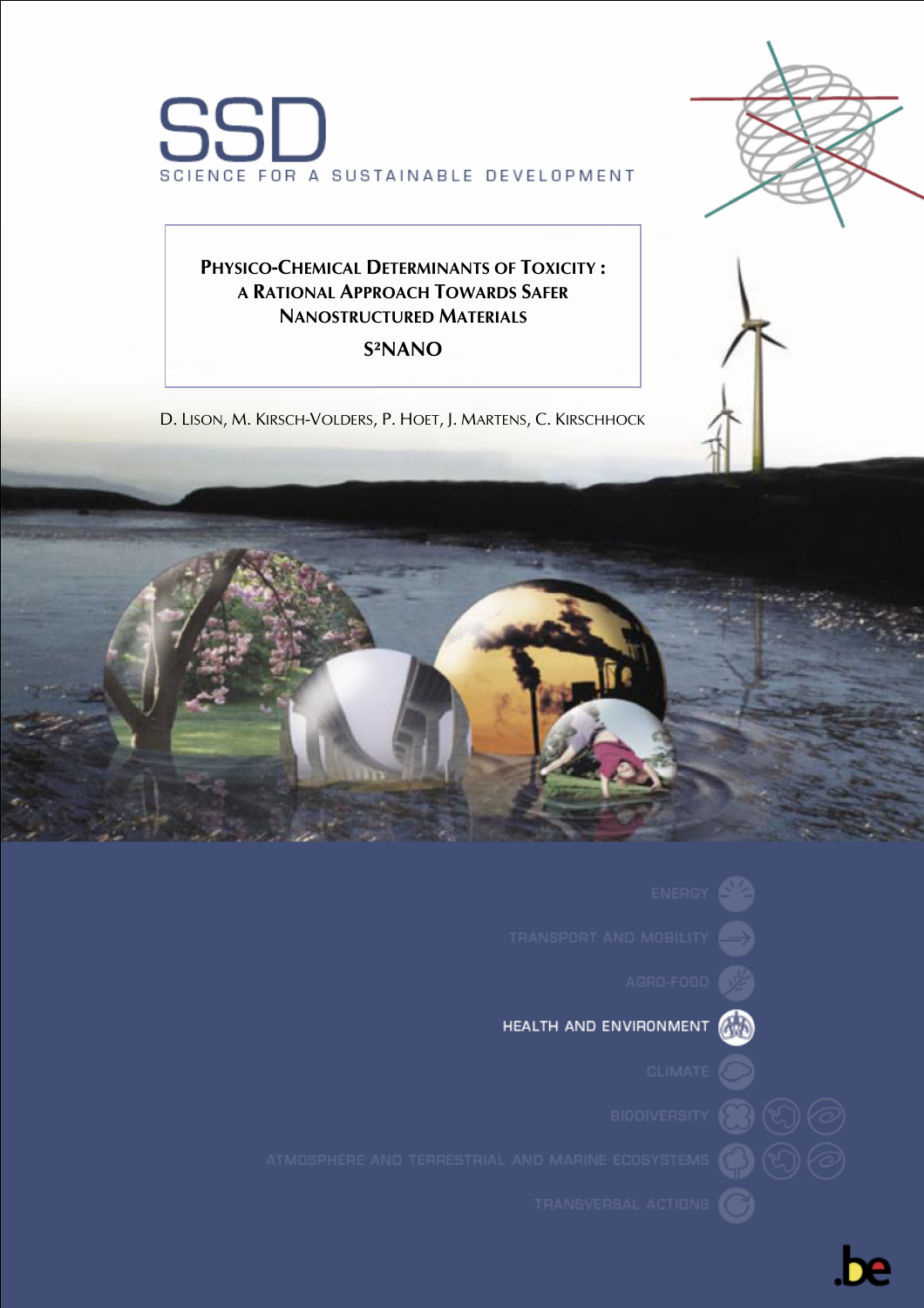# **SCIENCE FOR A SUSTAINABLE DEVELOPMENT (SSD)**



## *Health & Environment*

FINAL REPORT PHASE 1

**PHYSICO-CHEMICAL DETERMINANTS OF TOXICITY : A RATIONAL APPROACH TOWARDS SAFER NANOSTRUCTURED MATERIALS** 

**S²NANO** 

**SD/HE/02A** 

## **Promotors**

#### **D.LISON**

Catholic University of Louvain (UCL) Industrial Toxicology and Occupational Medicine unit (TOXI) Avenue Mounier, 53.02 - 1200 Brussels dominique.lison@uclouvain.be **M. KIRSCH-VOLDERS** 

Vrije Universiteit Brussel (VUB) Laboratory of Cell Genetics (CEGE) Pleinlaan, 2 - 1050 Brussels mkirschv@vub.ac.be

## **P. HOET**

Katholieke Universiteit Leuven (KULeuven) Laboratory of Lung Toxicology (LUNG) O&N I Herestraat 49 - bus 00706 - 3000 Leuven peter.hoet@med.kuleuven.be

## **J. MARTENS – C. KIRSCHHOCK**

Katholieke Universiteit Leuven (KULeuven) Centrum voor Oppervlaktechemie & Katalyse (COK) Kasteelpark Arenberg 23 - bus 02461 - 3001 Heverlee johan.martens@biw.kuleuven.be

## **Authors**

D. Lison - UCL M. Kirsch-Volders - VUB P. Hoet – (KULeuven – LUNG) J. Martens, C. Kirschhock - (KULeuven – COK)

*January 2009*







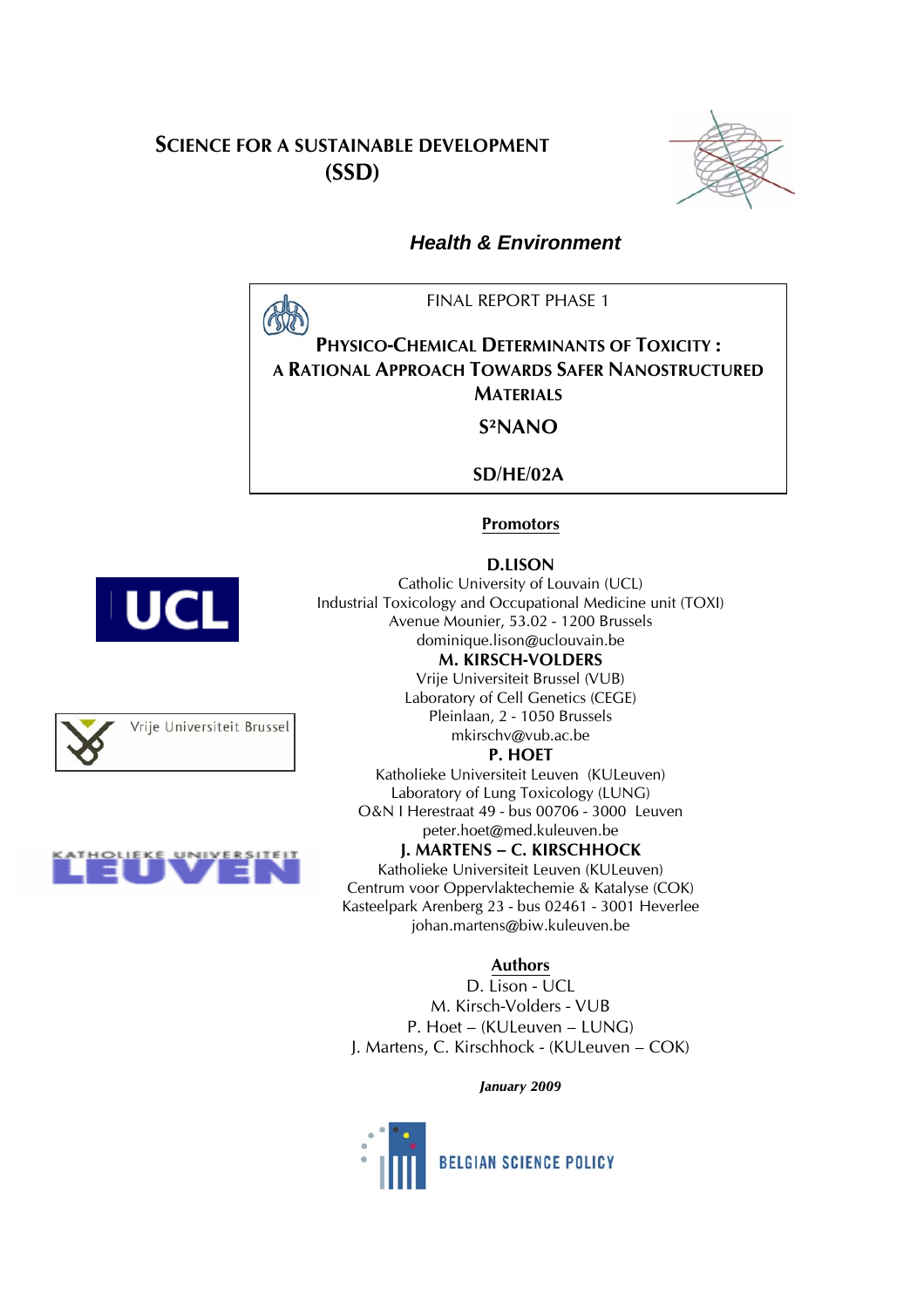

Rue de la Science 8 Wetenschapsstraat 8 B-1000 Brussels Belgium Tel: +32 (0)2 238 34 11 – Fax: +32 (0)2 230 59 12 http://www.belspo.be

Contact person: Emmanuèle Bourgeois +32 (0)2 238 34 94

Neither the Belgian Science Policy nor any person acting on behalf of the Belgian Science Policy is responsible for the use which might be made of the following information. The authors are responsible for the content.

No part of this publication may be reproduced, stored in a retrieval system, or transmitted in any form or by any means, electronic, mechanical, photocopying, recording, or otherwise, without indicating the reference :

D. Lison, M. Kirsch-Volders, P. Hoet, J. Martens, C. Kirschhock. "*Physico-chemical determinants of toxicity : a rational approach towards safer nanostructured materials - S²NANO"*. Final Report Phase 1. Brussels : Belgian Science Policy 2009 – 18 p. (Research Programme Science for a Sustainable Development)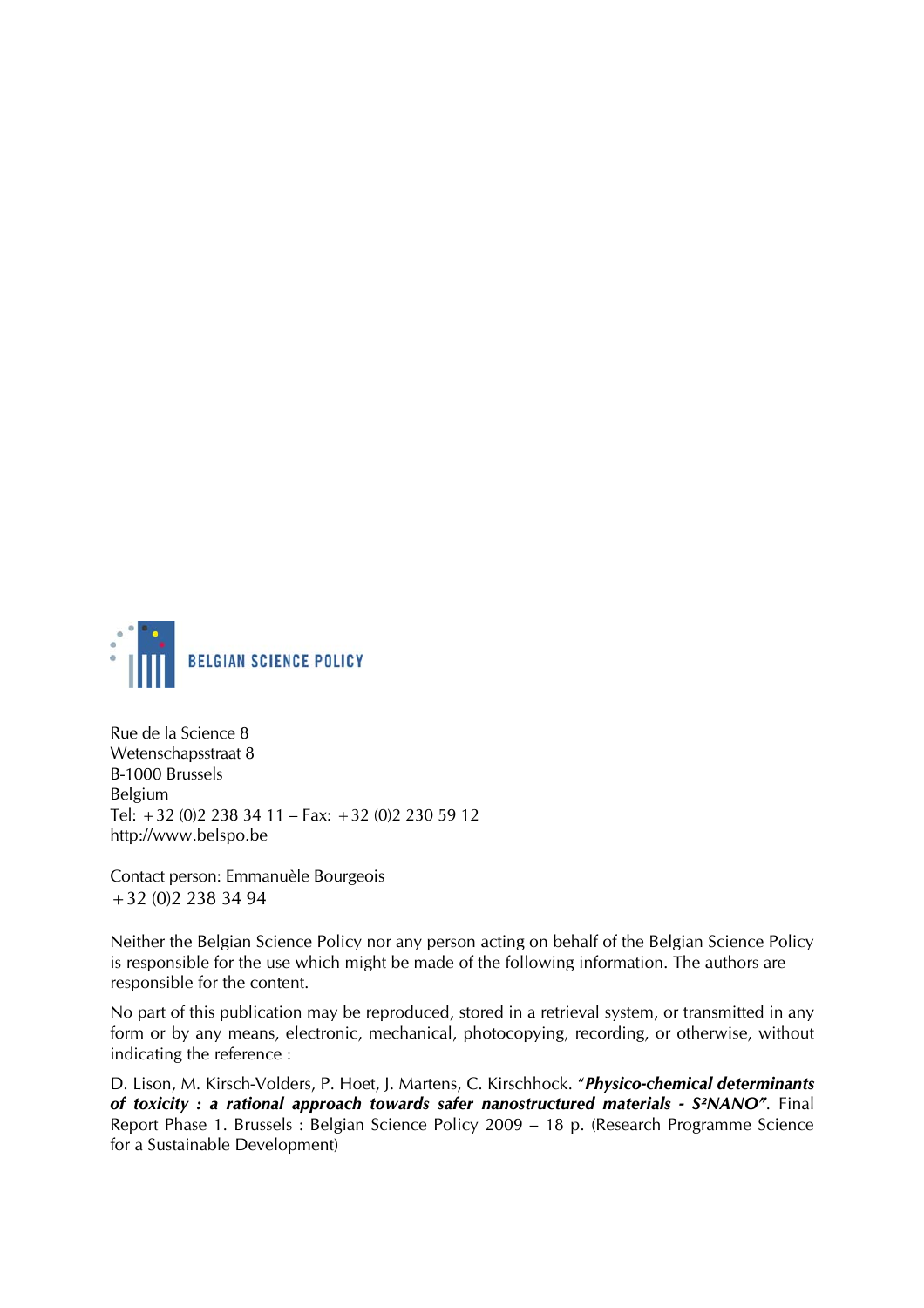# **TABLE OF CONTENT**

| 2. COLLABORATION AND SYNERGY WITHIN THE NETWORK 7 |  |
|---------------------------------------------------|--|
|                                                   |  |
|                                                   |  |
|                                                   |  |
|                                                   |  |
|                                                   |  |
|                                                   |  |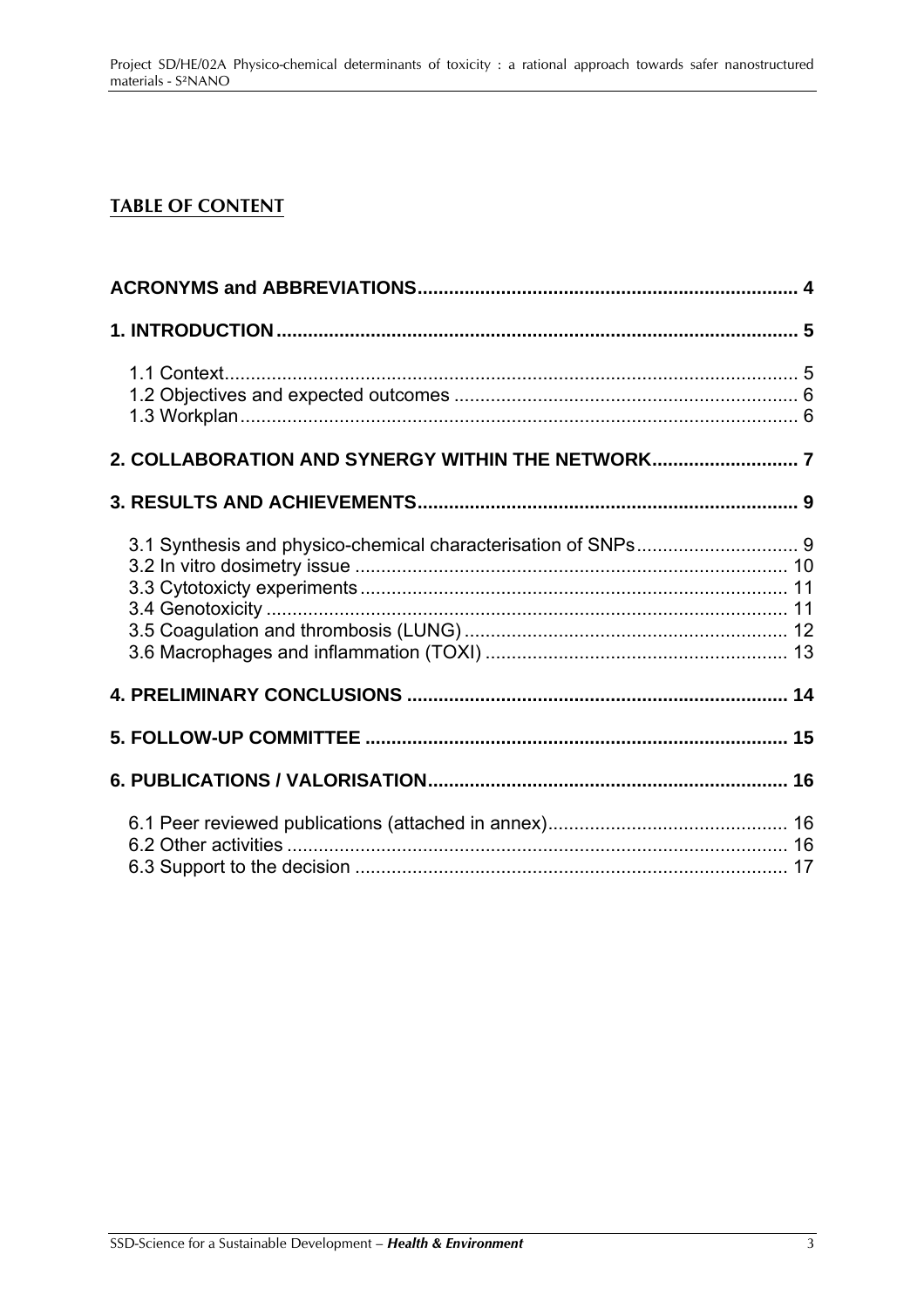## <span id="page-4-0"></span>**ACRONYMS and ABBREVIATIONS**

| A549          | human type II lung epithelial cell line                                              |
|---------------|--------------------------------------------------------------------------------------|
| BET           | Brunauer, Emmett and Teller surface adsorption                                       |
| <b>DLS</b>    | dynamic light scattering                                                             |
| <b>DMEM</b>   | Dulbecco's modified Eagle medium                                                     |
| EAHY926       | human endothelial cell line                                                          |
| <b>ELISA</b>  | enzyme-linked immuno-sorbent assay                                                   |
| <b>FTIR</b>   | Fourier transformed infra-red spectroscopy                                           |
| <b>ICP-MS</b> | inductively coupled plasma-mass spectrometry                                         |
| J774          | mouse monocyte-macrophage cell line                                                  |
| LDH           | lacticodehydrogenase                                                                 |
| <b>MTT</b>    | MTT tetrazolium salt (3-(4,5-dimethylthiazol-2-yl)-2,5-diphenyl tetrazolium bromide) |
| <b>NMR</b>    | nuclear magnetic resonance                                                           |
| <b>NP</b>     | nanoparticles                                                                        |
| <b>SAXS</b>   | small angle X-rays scattering                                                        |
| <b>SEM</b>    | scanning electron microscopy                                                         |
| <b>SNP</b>    | silicon-based nanoparticles                                                          |
| <b>TC50</b>   | concentration causing 50% cytotoxicity                                               |
| TG            | thermogravimetry                                                                     |
| TNF-a         | tumour necrosis factor alpha                                                         |
| U937          | human monocyte-macrophage cell line                                                  |
| WST1          | a variant MTT methodology relying on soluble formazan products                       |
| <b>XRD</b>    | X-ray diffraction                                                                    |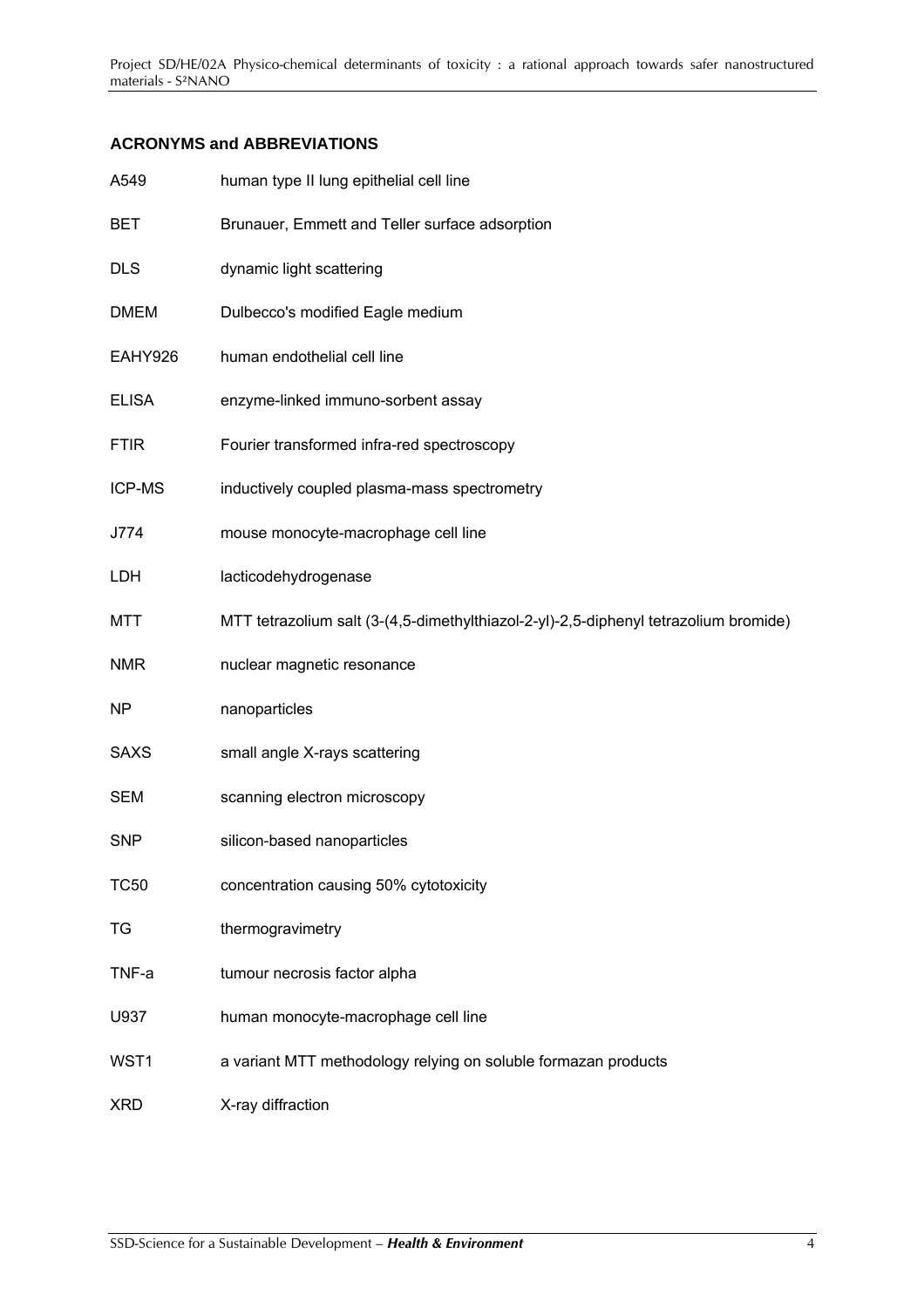<span id="page-5-0"></span>Project SD/HE/02A Physico-chemical determinants of toxicity : a rational approach towards safer nanostructured materials - S²NANO

## **1. INTRODUCTION**

### **1.1 Context**

Nanomaterials represent a broad class of small-scale (<100 nm) entities formed by molecular level engineering to achieve unique mechanical, optical, electrical or magnetic properties. They are already impacting on virtually all types of industrial and domestic products and their production and commercialisation will increase sharply in the coming years. In many cases, nanostructured materials are components of large-scale products such as nano-composites, surface coatings and electronic circuits, and the likelihood for direct exposure of the consumer is expected to be low. However, during the manufacture, treatment, recycling or degradation of these materials, workers producing or processing nanomaterial-containing devices, and possibly the consumer at large, may be exposed to these materials, and an assessment of their toxic potential (hazard) is required.

The same unique physico-chemical properties that make nanomaterials so technologically attractive may, however, also present potential challenges to human health. Unfortunately, technological developments have out-paced research efforts to assess these health and environmental risks. This emerging challenge has, to some extent, been recognised by governments, regional and international regulatory agencies and scientists, and several research programmes are funded to examine the (eco)toxicity of nanomaterials.

The available data raise concerns about the safety of nanomaterials. Data have already been reported indicating that nanomaterials can exert harmful effects. The main potential target organs include the respiratory tract, the brain, the cardio-vascular system, the skin, and the liver. The nanoscale size of new materials implies that they can theoretically access and interact with cellular and molecular targets and structures to a larger extent than their bulk analogues. The toxic activity of nanomaterials may significantly differ from that of bulk material with the same chemical composition. Typically, the biological activity of particles increases as the particle size decreases and there is a need to find exposure metrics that would be relevant for nanomaterials.

While there already exists some hints of the physico-chemical determinants of toxicity for nanomaterials, these are mainly based on empirical observations and knowledge remains, therefore, largely fragmentary because it is not possible to test each and every nanomaterial. The biological reactivity of nanomaterials likely involves surface chemistry reactions taking place at the interface between the particle and the biological environment. The extent of these reactions will theoretically depend on the surface area in contact with the biological systems. Thus, the physico-chemical properties of the particulate surface have been shown to play an important role in the biological effects. This, however, implies that we might expect significant differences in the extent and mechanisms of toxicity of nanomaterials that differ in solubility in the biological and environmental conditions. Moreover, research efforts to explore the toxic potential of nanomaterials have been mainly limited to descriptive studies, often leading to contradictory observations. This reflects the fact that nanotoxicology is still in its infancy, but is also attributable to a lack of co-ordination of the research efforts and standardisation of the materials tested. It is indeed highly probable that apparent discrepancies reported among published studies result, in part, from subtle or major differences in the physico-chemical characteristics of the material tested. It is, however, often impossible to identify these differences because the materials used were poorly characterised.

These specificities have critical implications for the characterisation of the hazard of nanomaterials: (1) qualitatively, the toxic properties of nanomaterials cannot easily be deduced from existing knowledge for similar bulk or soluble materials, and (2) quantitatively, because we do not know exactly how to express the dose of nanomaterials. It is also difficult to assess exposure, and hence to conduct risk assessment and control measures. There is, therefore, a need to understand which characteristics of nanomaterials are critical for toxicity.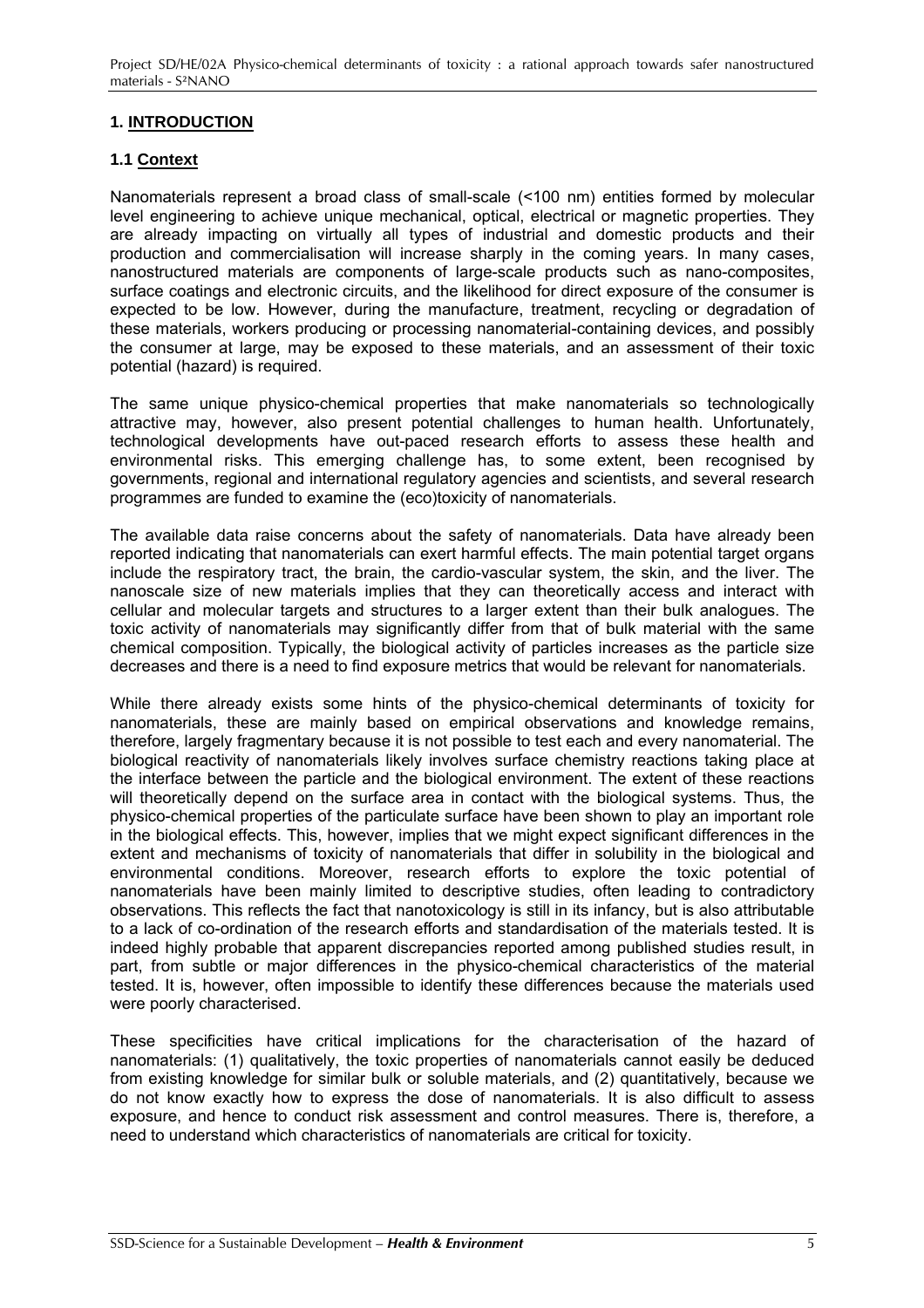## <span id="page-6-0"></span>**1.2 Objectives and expected outcomes**

The objective of this programme is to understand how nanomaterials exert toxic effects and to identify the **physico-chemical determinants of their toxicity**.

This approach will contribute

- (1) to better understand the **mechanisms** influencing the interactions of nanomaterials with the cell and tissues,
- (2) to improve the **metrological** approach of nanoparticles based on parameters other than mass, e.g. surface area or number of particles, particle size distribution and morphology.

It is expected to produce sound scientific bases to support the development of sustainable nanoproducts and to provide industrials and regulators with evidence-based guidelines for the production and control of safer materials. In line with the concept of **sustainable development**, the acceptance of a new material will, indeed, depend on the capacity of the industrials to integrate (eco)toxicological concerns early in the development of nanoproducts. It is, therefore, of great socio-economical value to anticipate (eco)toxicological issues.

This programme focuses on human health effects and does not address environmental impacts of nanomaterials.

#### **1.3 Workplan**

Several health effects are likely to occur upon inhalation exposure to nanoparticles, including pulmonary inflammation, pulmonary fibrosis, chronic obstructive pulmonary diseases (emphysema, chronic bronchitis), lung and mesothelial cancers and possibly systemic effects (mainly cardio-vascular and coagulation diseases).

The toxicological studies were conducted with in vitro models (screening tests) relevant for the health effects mentioned above, namely (1) production of cytokines in macrophage cultures, (2) genotoxicity in pulmonary epithelial cells, and (3) platelet aggregation and coagulation. The macrophage is a key player in orchestrating particle clearance, inflammation, fibrosis and indirect genotoxicity. Epithelial are important targets for genotoxicity and carcinogenesis. Platelet activation, aggregation and coagulation are central to the cardio-vascular effects associated with inhalation exposure to particles.These models have been used to screen the physico-chemical parameters that may be critical for toxicity. Integration of the results obtained in vitro is relevant for most health effects considered. For instance, the potential to induce cardio-vascular diseases upon inhalation of nanoparticles will depend on their capacity to elicit an inflammatory response in the lung, to damage epithelial and endothelial DNA and to affect platelet and coagulation homeostasis.

The first phase of the initial work programme (years 1 and 2) comprised several tasks :

- 1. Synthesis, optimisation, characterisation of silica-based nanoparticles
- 2. Development and application of *in vitro* screening assays :
	- − genotoxicity in epithelial cells
	- − platelet function and endothelial modulation of coagulation
	- − inflammatory mediator production in macrophages

This work programme has been executed according to the initial schedule, except *in vivo* studies that are planned to start in the first half of 2009 because of the need to prepare new batches of endotoxin-free nanoparticles (see below).

An additional task has been included to address a dosimetry issue that was raised soon after the initiation of the programme.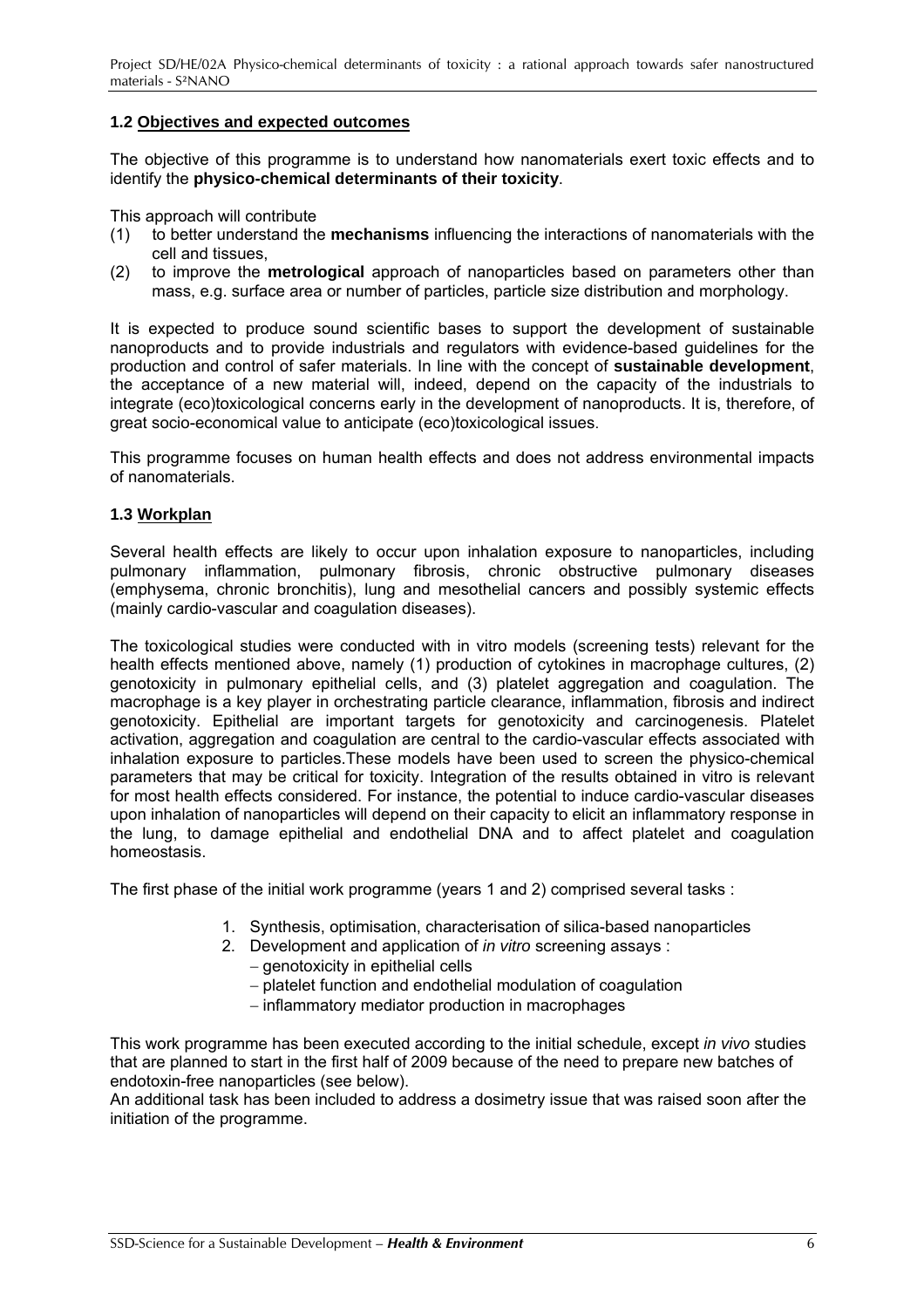## <span id="page-7-0"></span>**2. COLLABORATION AND SYNERGY WITHIN THE NETWORK**

The programme relied on expertise and techniques existing in the 4 collaborating laboratories (Figure 1).

|            |           |                                                            | Interdisciplinary approach to explore determinants of toxic<br>effects of silica-based nanoparticles (see Form 20 for details) |                                                    |                                                                                    |
|------------|-----------|------------------------------------------------------------|--------------------------------------------------------------------------------------------------------------------------------|----------------------------------------------------|------------------------------------------------------------------------------------|
|            |           | 1. TOXI                                                    | 2.CEGE                                                                                                                         | 3. LUNG                                            | 4. COK                                                                             |
| Expertises | topics    | inflammation<br>anti-inflammation<br>immunology            | genotoxicity<br>apoptosis<br>cytoskeleton<br>aneuploidy<br>DNA repair                                                          | coaqulation<br>oxidative stress                    | material design<br>and characterisation                                            |
|            | species   | mouse                                                      | human                                                                                                                          | rat                                                |                                                                                    |
|            | cell type | macrophages                                                | epithelial<br>endothelial cells<br>lymphocytes                                                                                 | epitelial cells<br>endothelial cells               |                                                                                    |
|            | assays    | cytoxines expression<br>eicosanoids<br>transcript analysis | caspase<br>comet<br>micronucleus (FISH)                                                                                        | cytotoxicity<br>co-cultures<br>platelet activation | synthesis of<br>silica-based materials<br>and physico-chemical<br>characterisation |

Their competencies are fully complementary, and they have, in the past, already conducted several collaborative and interdisciplinary projects, including on inhaled particulates. During this first phase, the network has been working in a truly collaborative manner since the early beginning of the programme. A kick-off meeting was organised to secure a common understanding among the teams and especially to tune the synthesis and production of NP according to the needs and constraints of the investigators performing biological tests (amounts needed, purity, sterility, fluorescent labelling, …). Frequent and informal contacts have been quickly set up among young investigators involved in the project and exchange of information, protocols and data occurred on an almost daily basis. More formal meetings involving all the partners (junior + senior investigators) were organized on a regular basis to examine the progress of the work, to raise and examine how to test hypotheses, to set priorities, shape, articulate and organise the collaborative work in the laboratories. When a specific issue needed to be addressed by several teams in parallel, a lead scientist was appointed to manage the coherence and progress of the work.

Collaboration in the network has been really excellent. This is illustrated by the successful experiments dealing with dosimetry which were triggered by a discussion between biologists and chemists about the behaviour of NP in suspension. The conceptions of toxicologists about the behaviour of NP in suspension were indeed completely erroneous and this was solved by discussions and dedicated experiments to verify hypotheses (see below Dosimetry). Another illustration of this interaction is the work carried out on the role of the roughness and porosity of NP surface triggered by an observation with a single particle (S5) of unexpectedly low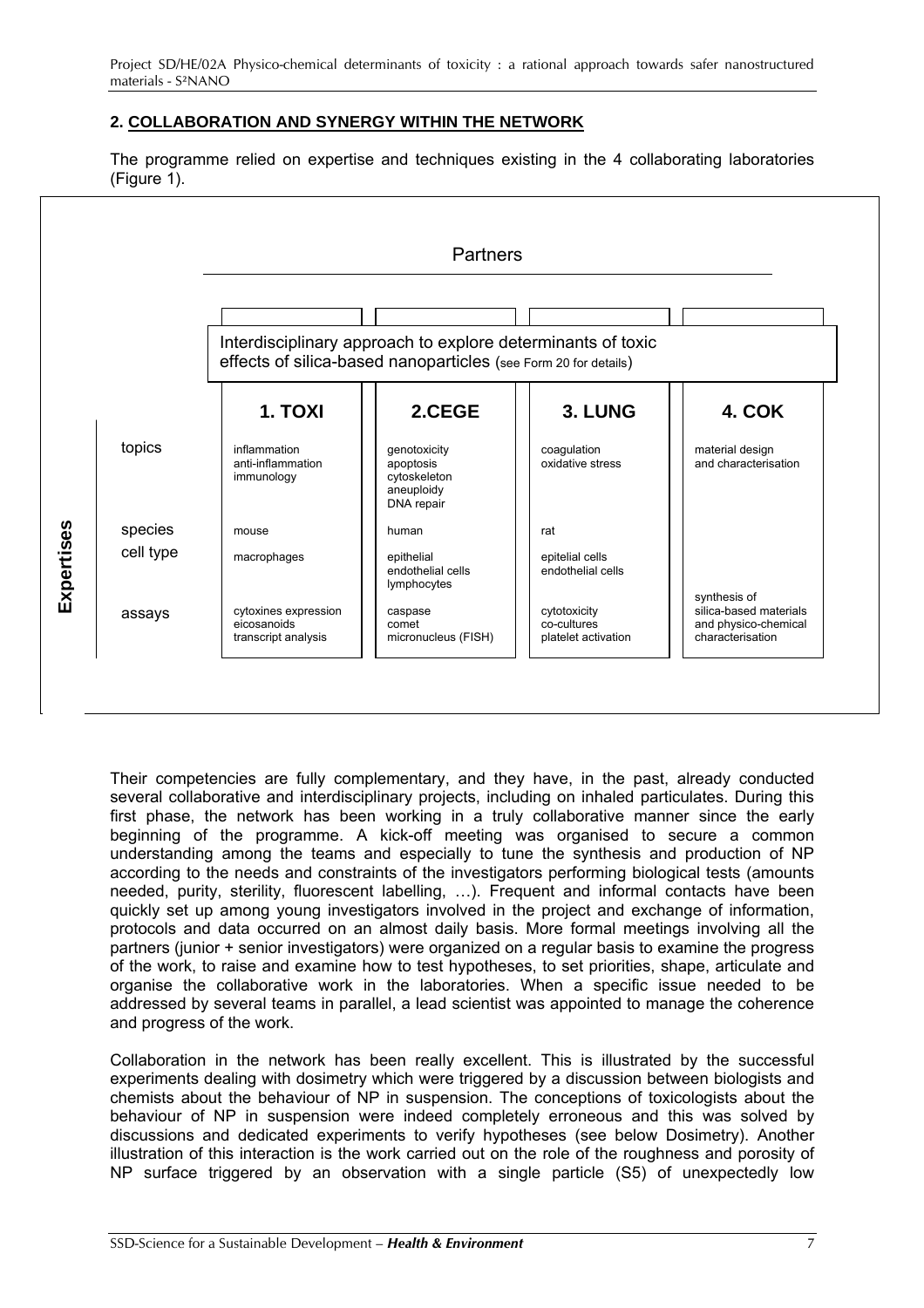cytotoxicity. The COK partner has synthesized different NP with almost the same diameter but with varying porosity in order to test the hypothesis that high porosity would reduce the toxic potential of NP. There was, therefore, a real feed-back of biological results on the synthesis and preparation of NP. For the COK partner, the project was very challenging because it could apply and develop tools for targeted synthesis of materials other than adsorbents and catalysts that represent the core of its usual scientific work.

Biologists were also greatly benefiting from the discussions with chemists and now understand better how particle characteristics are assessed and what kind of information can be expected from the different physico-chemical techniques available. This issue is really crucial when conducting nanotoxicological studies for which a detailed physico-chemical characterisation of the material is essential, certainly when the main objective of the programme is dedicated to physicochemical determinants of toxicity.

This unique collaboration in the network has allowed the groups to develop a really original approach of NP toxicology, which can finely examine the role of almost every characteristic of NP separately. This approach is scientifically more powerful than what is done by most other investigators who usually test an array of different materials obtained from different sources but with a combination of several physico-chemical variations from which it is often difficult to decipher the critical determinants.

When submitting their research proposal, the promoters were already convinced that a dialog between physico-chemists and toxicologists was a key to understand how NP cause toxicity. They have now experienced the benefits of this fruitful interaction; the quantity of data already obtained during these 24 months, together with the number of publications, manuscripts and communications are probably the best evidence of the success of this collaboration.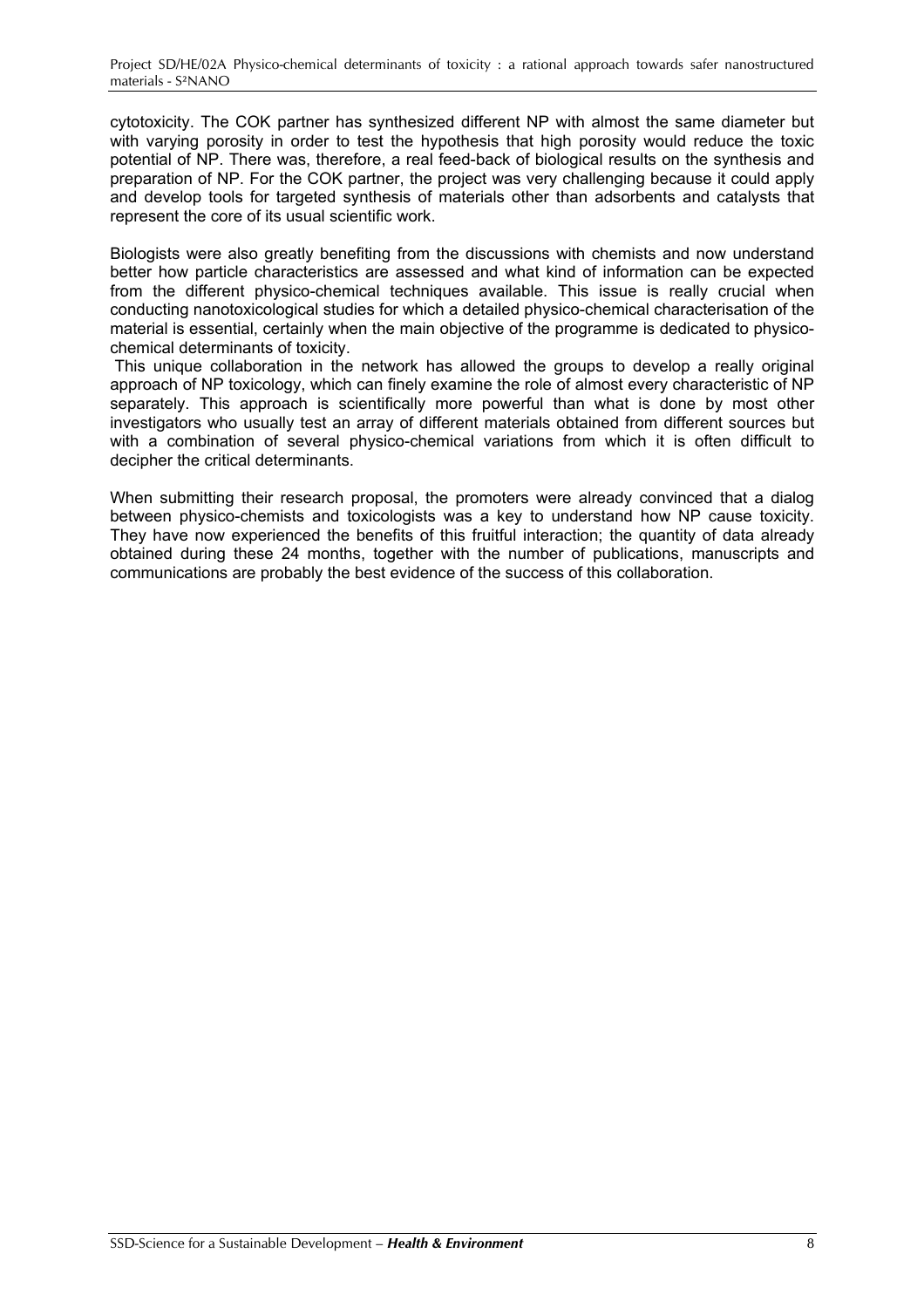## <span id="page-9-0"></span>**3. RESULTS AND ACHIEVEMENTS**

### **3.1 Synthesis and physico-chemical characterisation of SNPs**

As already mentioned, a very significant asset of the S<sup>2</sup>NANO project is the fruitful dialogue between physico-chemists and toxicologists. During this first phase, the COK partner was able to prepare stable monodisperse suspensions (sols) of amorphous silica particles in the nanosize range. These sols were prepared specifically for being used in toxicological tests by performing all synthesis steps under sterile conditions and eliminating all cytotoxic reagents by dialysis. Efforts were done to avoid the presence of pyrogens, which can cause inflammatory responses. Dry powders were characterised by electron microscopy revealing the shape and size distribution; nitrogen adsorption was giving information about the surface area and microporosity and X ray diffraction confirmed the amorphous or crystalline nature of the particles. The stock suspensions were characterized by dynamic light scattering (DLS) showing the stability of the particles in different media (water, phosphate buffered saline, cell culture media). The concentration of silica in the samples was determined by ICP-AES. Attenuated total reflectance infrared spectroscopy and ICP-MS (TOXI) showed the absence of any other molecules (or toxic agents) in the stock suspension, except water and SiO2.

The surface reactivity (ability to form radicals from  $H_2O_2$ ) was investigated by electron spin resonance. Since the OH° radical is very short-live d, a spin trap (DMPO) was added. The magnitude of the DMPO-OH° signal is a quantitative measure for the amount of radicals generated by the particles.

By changing synthesis parameters (concentrations of the reagents, silica source, catalyst, synthesis time and temperature), the production of amorphous silica can be tuned with an almost infinite variety of properties depending on the hypothesis to be tested.

During the first part of the programme several batches of amorphous silica were synthesized and/or prepared in liquid phase:

- 6 batches of Stöber silica NP with a varying diameter and to a lesser extent porosity. Particles with diameters (based on electron microscopy images) of 16, 19, 60, 74, 104 and 335 nm were synthesized.
- 3 batches of Stöber silica NP with a varying porosity (BET surface area of 279, 385 and 422 m²/g) and very small variation in diameters (based on TEM images) from 15 to 18 nm.
- 4 batches of Stöber silica NP with fluorescent labels (diameters from 20 40 nm)
- 4 Ludox® NP (diameter from 10 to 15 nm) were obtained from commercial source,
- 4 batches NP were synthesised through the hydrolysis of organic silicon in the presence of lysine (lysine silica NP) and very small particles with diameters down to 2 nm were obtained.

The Stöber procedure is carried out at room temperature and consists of an hydrolysis and a condensation of tetraethylorthosilicate (silicium source) in ethanol in the presence of water and ammonia to catalyze the reaction. This method yielded an array of NP with varying dimensions that were then prepared and stabilised specifically for use in cell culture tests. These monodisperse preparations were shown to be stable for several months. The stability of these stock suspensions was checked at weekly intervals by DLS measurements. Dilutions of these suspensions were obtained in cell culture medium (DMEM). Also in this medium the particles were found stable (no aggregation, no solubilisation) for at least 4 days, which is sufficient to carry out a cell culture experiment. The S²NANO consortium was therefore able to completely eliminate the issue of agglomeration/aggregation of NP which represents a significant difficulty for most investigators who generally use dry preparations that need to be dispersed in cell culture medium with some varying degree of success.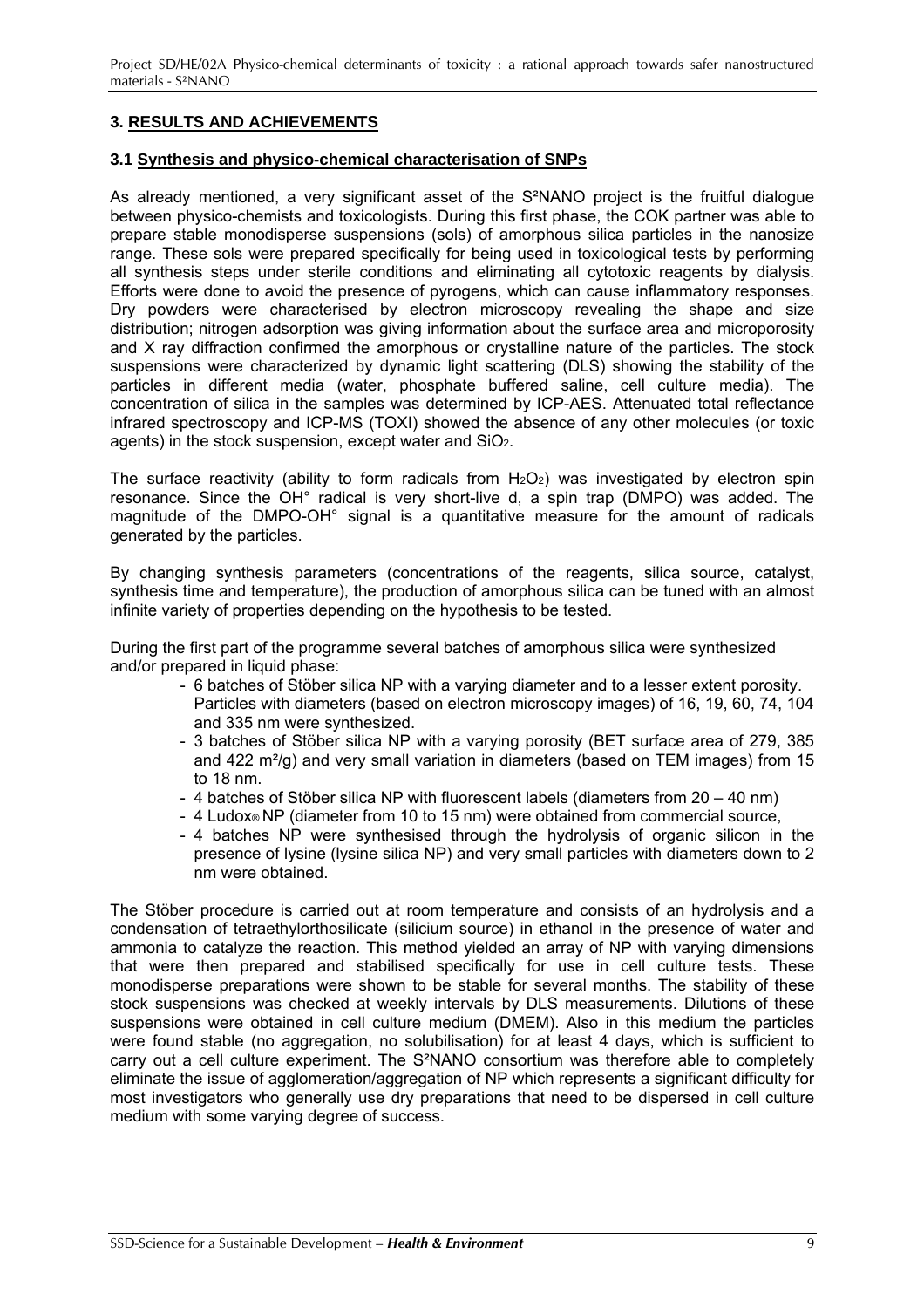<span id="page-10-0"></span>A manuscript summarising the synthesis and purification procedures as well as the full physicochemical characterisation of these samples, suitable for toxicological studies, is submitted for publication in an international journal.

Additional Stöber NP with varying porosity (micropore volume of 4 to 43 μl/g) were also synthesised and formulated in appropriate conditions for *in vitro* testing of the influence of porosity on cytotoxicity.

Stöber NP were also labelled with a fluorescent probe and embedded in a silica shell in order to provide toxicologists with a tool to finely track the fate of NP in the cells. Commercial Ludox® particles with sodium counter ions were purified and characterized before distribution to the partners. Because of their small size (10 to 15 nm) and different synthesis method they were interesting test materials in the S²Nano project. Another synthesis procedure, where tetraethylorthosilicate reacted in an aqueous lysine solution, leaded to extremely small particles down to 2 nanometer. Bigger particles of 26, 34 and 36 nm were obtained by changing the reaction temperature and the concentrations of the reagents.

All these amorphous silica particles were fully characterized physico-chemically in order to explore the most relevant physico-chemical properties leading to toxic effects.

Finally, crystalline silica NP were synthesised in the nanometer dimensions. Synthesis conditions had to be modified to produce stable sols in the DMEM cell culture medium. Normal synthesis procedures yielded crystalline materials which immediately flocculated upon dilution in cell culture medium. Since the project goal is to test fully characterized and monodisperse particles, this aggregation did not fit with our primary aim. All these preparations were distributed to the partners and their physico-chemical characteristics were thoroughly discussed and commented (Table 1 in annex).

## **3.2 In vitro dosimetry issue**

While COK was preparing the first NP, the attention of the network was attracted by a publication that appeared early in 2007 in Toxicological Sciences (Teeguarden *et al*. 95:300- 312). These authors suggested that, because of the virtual absence of impact of the gravitation force on NP in suspension, which is reflected by their ability to form stable suspensions in aqueous media, the major part of nanoparticles introduced in cell culture may never reach the target cells at the bottom of the culture well. If this was true, it would have implied that the nominal dose used in *in vitro* experiments may not reflect the biologically effective dose, and additional efforts to better deliver NP to the cells or to define the effective dose would have been needed.

The 4 laboratories involved in the S²NANO project decided to investigate this issue, in view of its potentially critical impact on the design and interpretation of the screening assays that were planned in the research programme. With a Stöber SNP prepared and characterised by COK (29 nm), a series of experiments was designed in the 3 toxicology laboratories (CEGE, LUNG and TOXI) each using a different cell line and at least one different cytotoxicity endpoint. The 3 teams came to remarkably concordant conclusions, i.e. that, contrary to the concern expressed by Teeguarden *et al*., the vast majority of NP in suspension in the culture medium contribute to the cytotoxic response, even if they do not sediment. This might be explained by convection forces that are almost always present in suspensions, allowing the particles to collide with target cells. A manuscript summarising these observations has been published in Toxicological Sciences (Lison *et al*. 2008).

Based on these results, it was concluded that there was no need to modify the *in vitro*  experimental protocols that were originally proposed.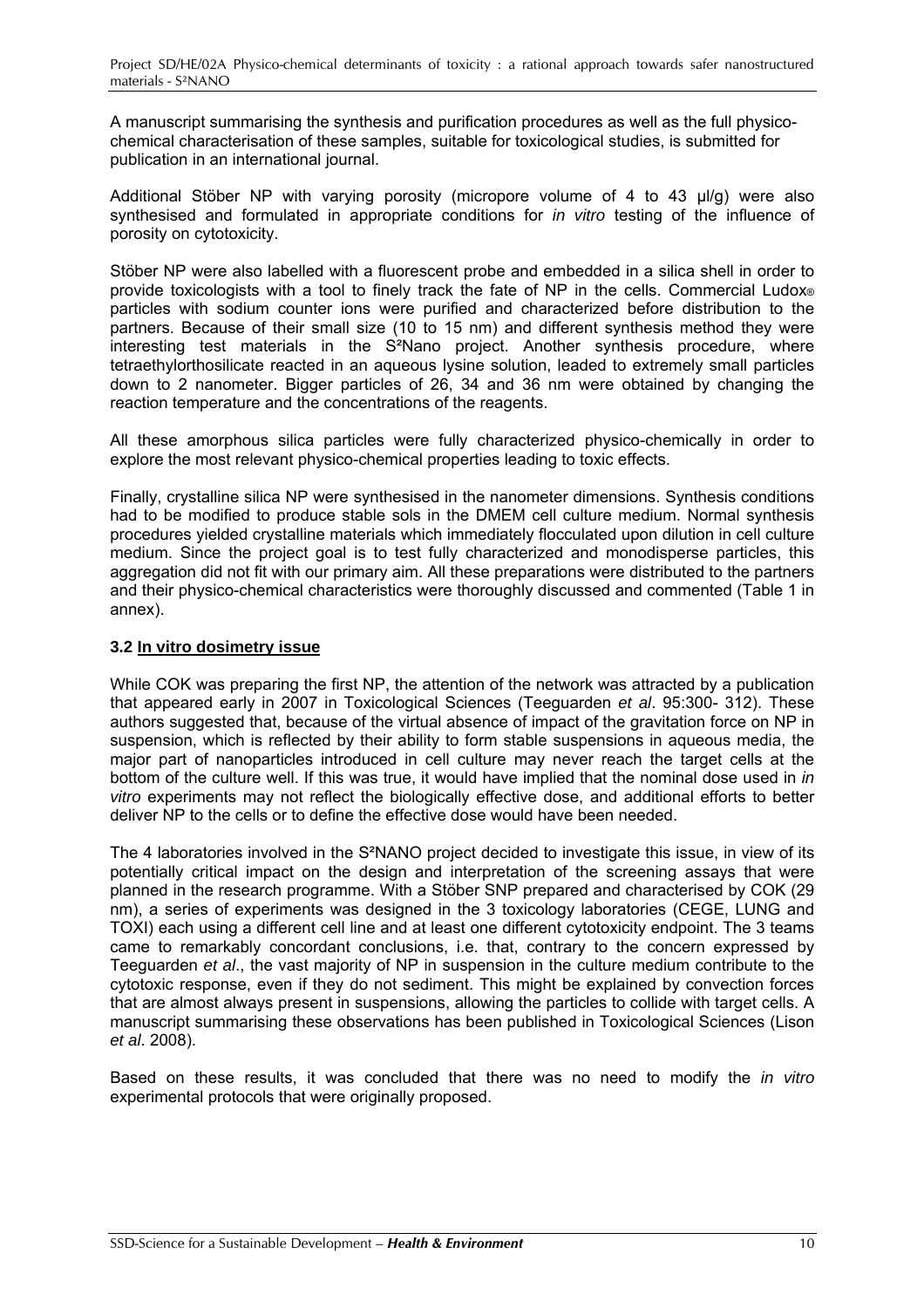## <span id="page-11-0"></span>**3.3 Cytotoxicty experiments**

Before testing the NP prepared by COK for the different toxicity endpoints (genotoxicity, platelet and vascular functions, macrophage inflammatory mediators), cytotoxicity experiments were first designed to calibrate the dose range for the screening experiments and to address the appropriate expression of the NP dose (particle number, mass or surface area). Each laboratory used a different human cell line (A549 type II pneumocytes for CEGE, EAHY926 endothelial cells for LUNG and J774 macrophages for TOXI) and different cytotoxicity endpoints were applied (MTT, LDH release and MTT, and WST1, respectively). The reliability of the used cytotoxicity tests in the presence of silica NP was also carefully addressed; no major interference with the assay systems was found in the range of doses tested. The results of these cell viability assays agreed remarkably among the 3 laboratories, indicating that the cytotoxicity of monodisperse amorphous silica NP was strongly related to particle size, with the dose causing 50% cytotoxicity (TD50) increasing with particle size. No clear difference was found between Stöber, Ludox or lysine NP. One Stöber NP appeared, however, as an outlier because it did only induce limited cytotoxicity in spite of its relatively small size. This was connected with the fact that this sample had a microporous surface, a characteristic that could be associated with low cytotoxicity. This observation was potentially very interesting and has been further investigated in J774 cells with the new ad hoc set of NP prepared to investigate this issue. The hypothesis of an influence of NP porosity on cytotoxicity could, however, not be confirmed when examining the bivariate relation between porosity and TD<sub>50</sub>.

We have then examined in the different cell lines whether cytotoxicity is more influenced by particle mass, number or surface area. Again, we remarkably came to similar conclusions in the 3 laboratories: surface area appeared, beside mass, as a main determinant of the cytotoxicity of amorphous silica NP. In addition, macrophages (J774 cells) appeared more sensitive to SNP than epithelial and endothelial cell lines, suggesting that phagocytosis might be involved in the cytotoxic response. This hypothesis will be tested during the second phase of the programme.

Experiments performed by the LUNG group also indicated that, in EAHY926 endothelial cells, the cytotoxicity of silica NP appeared rapidly, especially with the smallest NP (after 30 min with 16 nm Stöber NP). The mechanism of cell death induced by silica NP seems to involve necrosis more than apoptosis in this cell line. A first manuscript summarising these observations is in press.

It was then realised that cytotoxicity is unlikely to be determined by a single physico-chemical parameter and multiparametric correlations studies were performed. It has been shown that the  $TD<sub>50</sub>$  of the particles could be reasonably predicted (r>0.60) by an association of physicochemical parameters. For instance, the TD<sub>50</sub> in J774 cells was influenced positively (i.e. more cytotoxic) by the surface area and negatively by the pore volume (i.e. pore volume protects against cytotoxicity). Quite remarkably, the association of parameters that predicted TD<sub>50</sub> was not identical across all cell lines and cytotoxicity endpoints (in EAHY926 cells, TD<sub>50</sub> was predicted by particle diameter, i.e. smaller diameter was associated with lower TD50). This finding is not completely unexpected since it would be naïve to consider that a complex phenomenon such as cytotoxicity would be governed by a single parameter that would be identical for all cells. This may, however, have important implications for the toxicological testing of nanoparticles for which a "one size fits all" approach may not be appropriate. Before coming to this conclusion, it will be necessary to examine other cellular endpoints, including genotoxicity, inflammatory mediator release or platelet activation. This work is actively carried on during the second phase of the programme.

## **3.4 Genotoxicity**

In order to explore the physico-chemical characteristics of SNP that would determine a possible genotoxic activity, an in vitro system for testing SNP was first developed in a relevant cell line (A549 epithelial cell line) in the CEGE laboratory. The genotoxic potential of SNP has been investigated with the micronucleus assay. The *in vitro* cytochalasin-B micronucleus (CBMN) test was selected because it allows the detection of two types of chromosomal damage, i.e.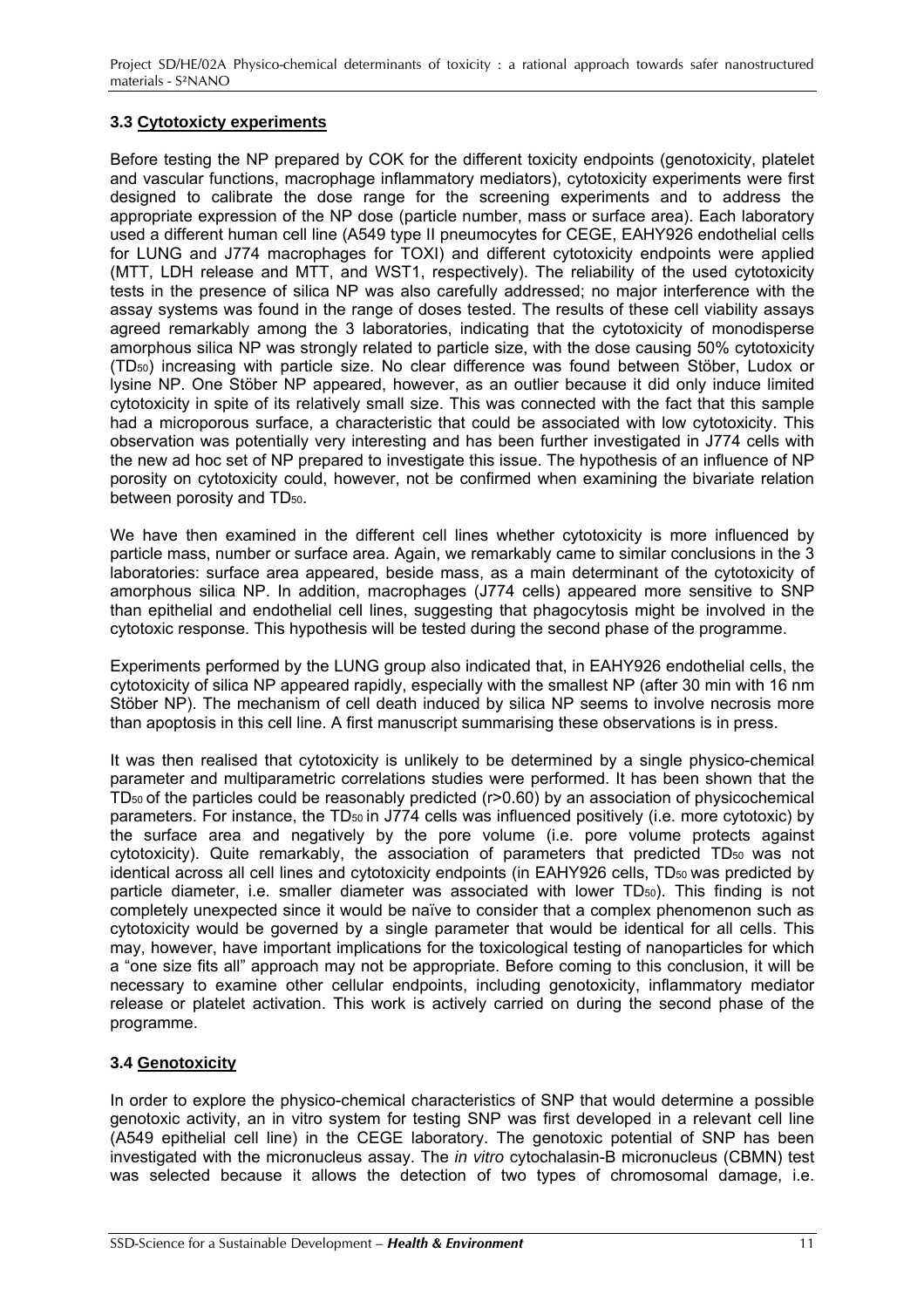<span id="page-12-0"></span>clastogenic events or chromosome breaks and aneugenic events or chromosome loss. This assay is based on the addition of cytochalasin-B, an actin inhibitor, which blocks cytokinesis and allows discrimination between cells that have divided once or more (bi-or multinucleated cells) or did not divide (mononucleated cells) during the *in vitro* culture. The CBMN assay was applied in A549 cells treated with different concentrations of 3 types of Stöber silica nanoparticles (16, 60 and 101 nm SNPs). A statistically significant increase of micronuclei in binucleated cells was detected after treatment but only with the smallest SNPs, indicative of a size dependent genotoxic effect. However, results showed no dose-dependent effect.

When Fluorescence In Situ Hybridization (FISH) with pancentromeric probes is combined with the CBMN assay, the technology allows discrimination between chromosome breakage and chromosome loss. Results demonstrated that 16 nm SNPs predominantly induced chromosome loss. This evidence together with previous results that indicated the induction of mitotic slippage and mitotic block, suggested that interferences with the microtubules could be the mode of action through which this SNP exerts genotoxic effects.

To understand why no clear dose-effect relationship could be identified in these experiments, Si measurements were performed by ICP-MS (inductively coupled plasma mass spectrometry) to determine the cell-associated dose for the 3 types of SNPs (16, 60 and 101 nm), and this at 4 time points. In one kinetic experiment, ICP-MS measurements were performed after different treatment periods (15 min, 2h, 6h and 24h) with the same SNPs. Results indicated a rapid and dose-dependent increase in cell-associated Si (except for the 101 nm SNP). Furthermore results showed that at the 4 time points tested more 16 nm SNPs were taken up, suggesting that particle number is a major determinant for genotoxic effects induced by SNPs.

In a second experiment Si was measured synchronously with the fixation of the CBMN (40h). These data revealed that after 40 hours of treatment the Si content was similar or lower than at 24 hours, suggesting a role of exocytosis. Moreover the A549 cells were associated with more Si after treatment with 60 nm SNPs than after treatment with 16 nm SNPs. The least Si was found after treatment with 101 nm SNPs. When the 40 hours results were converted in terms of number of cell-associated particles or cell-associated surface area, an almost linear relationship between the fold induction of micronuclei and the cell-associated number of particles or cell-associated surface area was observed. This indicates that these parameters are determinants for genotoxic effects induced by SNPs.

As a conclusion it is suggested that the smallest SNPs have a higher genotoxic potential which results from interference with microtubule dynamics.

## **3.5 Coagulation and thrombosis (LUNG)**

Platelet function was assessed by measuring closure times in the Platelet Function Analyser PFA-100, using cartridges coated with collagen/epinephrine. DMEM medium or DMEM medium containing NP was added to blood for 5 min. In this method, the closure time reflects platelet aggregate formation in a shear stress-dependent manner. These analyses did not reveal a significant shortening of closure times in blood supplemented with negatively charged monodisperse amorphous silica nanoparticles at a concentration up to 25 μg/ml. These results are not unexpected since it is already known that mainly positively (but not negatively) charged particles stimulate platelet function. Silica NP used so far were all negatively charged in the used medium.

The cellular models to assess translocation *in vitro* (primary type II pneumocytes and the human Calu-3 cell line grown on permeable membranes with 0.4-3 μm pores) and endothelial dysfunction (mixed endothelial, epithelial cells and macrophages co-culture) were developed and validated to be used in the second phase of the programme with the silica NP prepared by COK.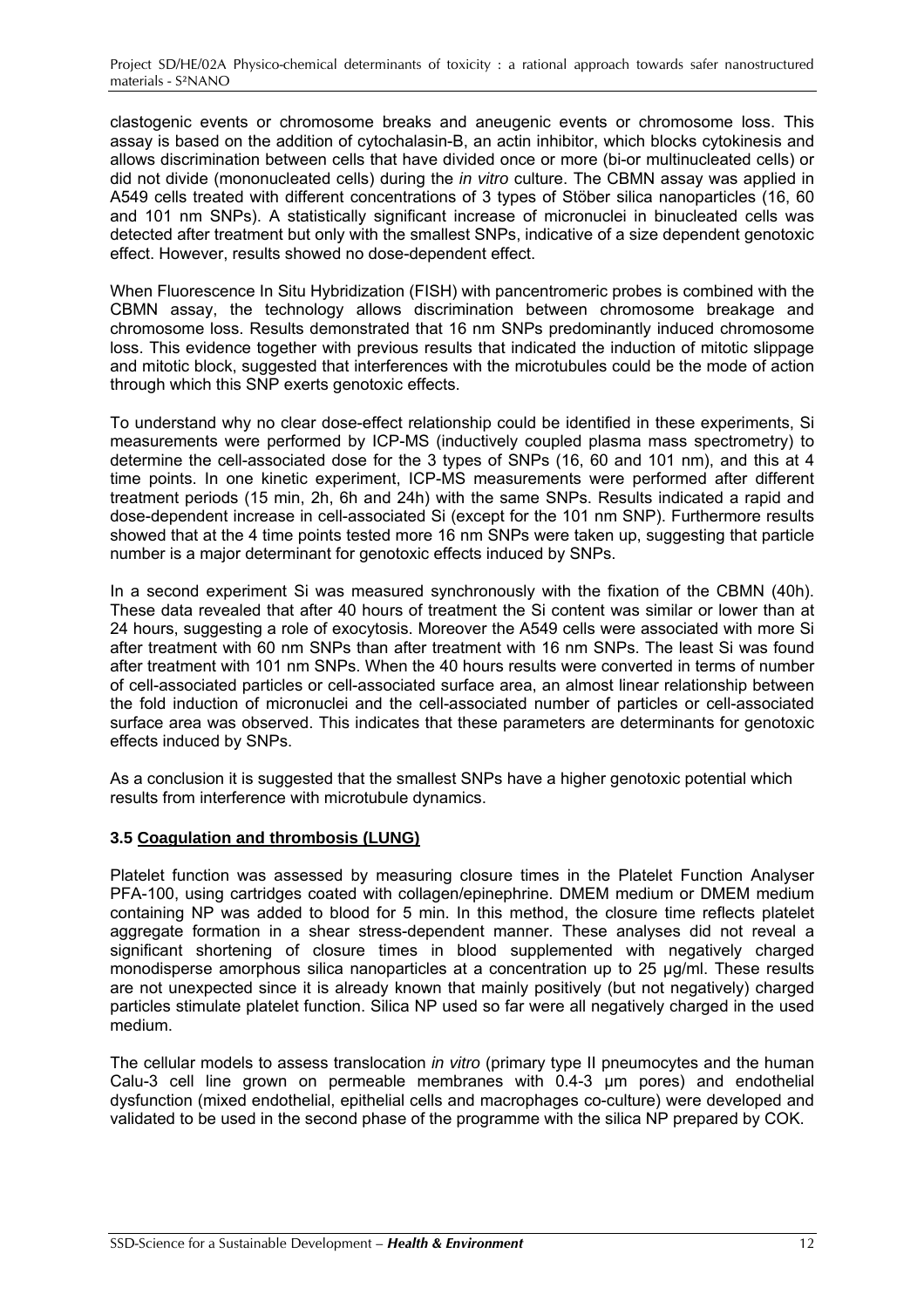## <span id="page-13-0"></span>**3.6 Macrophages and inflammation (TOXI)**

The human macrophage model has been developed with U-937 cells differentiated with PMA. The dose of PMA, duration of differentiation, time points for the assessment of inflammatory markers (mainly TNF-a production) both at mRNA and protein levels have been optimised. The model will be applied during the second phase of the programme with NP particles prepared under very strict conditions to avoid endotoxin contamination. This assay is indeed very sensitive to endotoxin that may contaminate the samples, potentially leading to erroneous conclusions.

Considering the complex composition of airways and alveoli, examining the inflammatory response of one single cell type is most probably far from reality. The interactions of epithelial cells and macrophages, i.e. the cells with direct contact with deposited particles, with other important cell types such as endothelial cells, must be important but remain largely unknown. Models have therefore been developed to evaluation the effects of particles on the cytokines expression in single cultures of pneumocytes and macrophages; and then in co-cultures of pneumocytes and macrophages (bicultures); and finally the interaction of these bicultures with endothelial cells.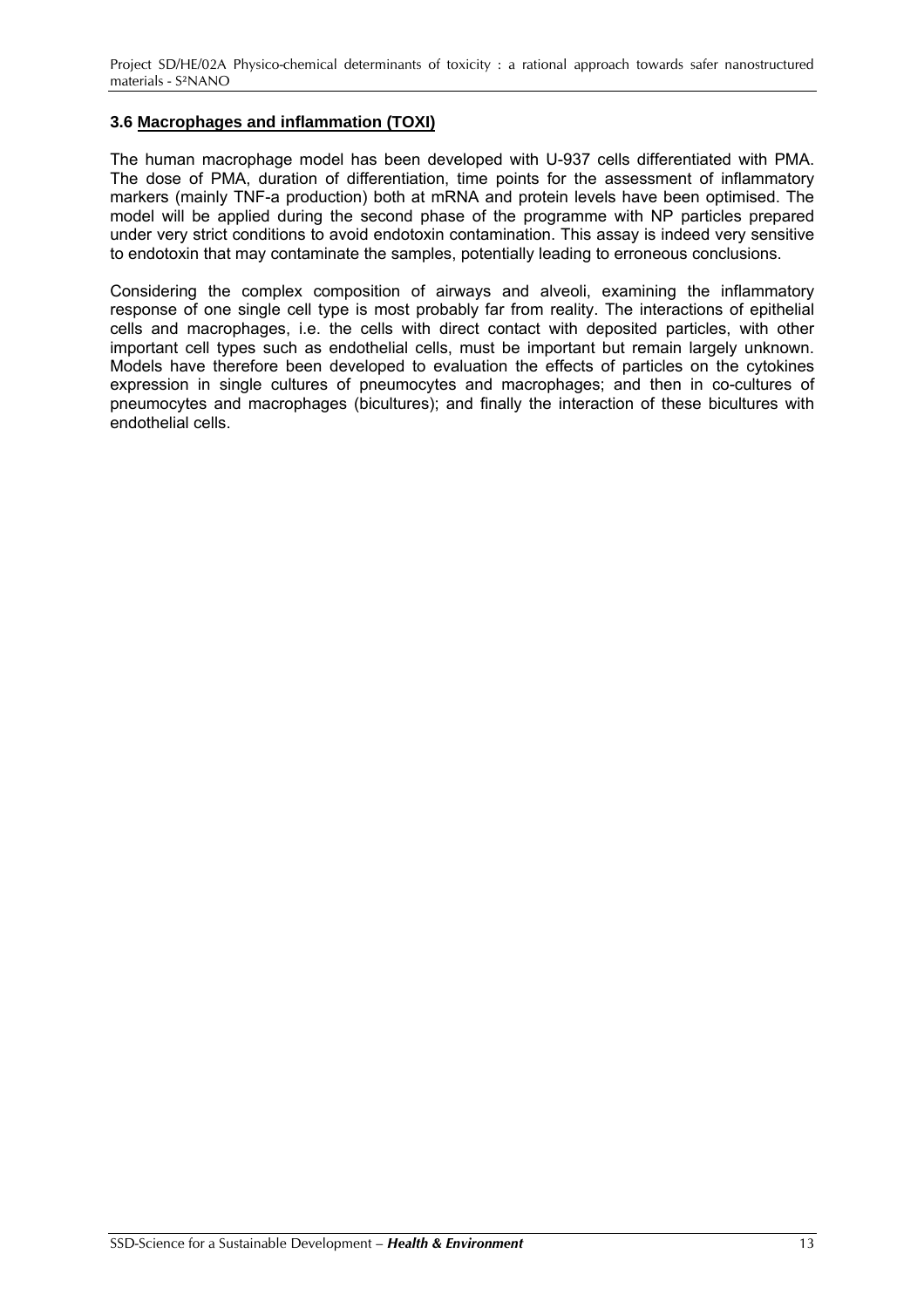## <span id="page-14-0"></span>**4. PRELIMINARY CONCLUSIONS**

The scientific community, and toxicologists in particular, are currently facing the challenge of characterising the health risks associated with the production, uses and potential release of nanomaterials. Obtaining sound scientific bases to support the sustainable development and public acceptance of nanomaterials is indeed critical. The issue is, however, extremely complex and there is a need to develop and validate new methodologies. Efforts are made worldwide to address this issue, but it would be somewhat naïve to expect a simple and rapid answer. Even for data-rich nanomaterials such as  $TiO<sub>2</sub>$ , a clear picture of the health risks is not yet available.

After 24 months of research, the S²NANO group has produced :

- stable monodisperse and sterile suspensions of SNP with selected physico-chemical characteristics, in a form suitable for toxicological investigations,
- in vitro toxicity tools and models to assess the impact of SNP on relevant health endpoints (genotoxicity, coagulation, vascular dysfunction and inflammation),
- the demonstration that the nominal dose introduced in an *in vitro* system remains an appropriate expression of the dose for toxicological studies with SNP.

These tools and data will allow to explore in the coming months the determinants of SNP toxicity. We have already found that particle surface area (not number) is determining the cytotoxic response. We also realised that cytotoxicity is determined by a multidimensional vector of physico-chemical parameters. It remains to examine whether metric applies to other more subtle cellular read-outs of genotoxicity, vascular dysfunction and inflammation.

Thus, we confirmed so far that, in the nanometer range, the smallest particles are the most toxic and that, for insoluble silica nanoparticles, a combination of physico-chemical parameters determine their cytotoxic activity.

While it is, at this stage, not yet possible to formulate recommendations that would be directly useful for industrials, bridging and translating our research data into information and/or guidelines remains the final objective. The expertise build in the frame of the first phase of the S²NANO programme will also be useful to provide guidelines or protocols to test new nanomaterials. The review of genotoxicity studies conducted by L. Gonzalez *et al.* (2008) included recommendations for a minimal set of quality criteria for (geno)toxicology studies and is a first step in this direction.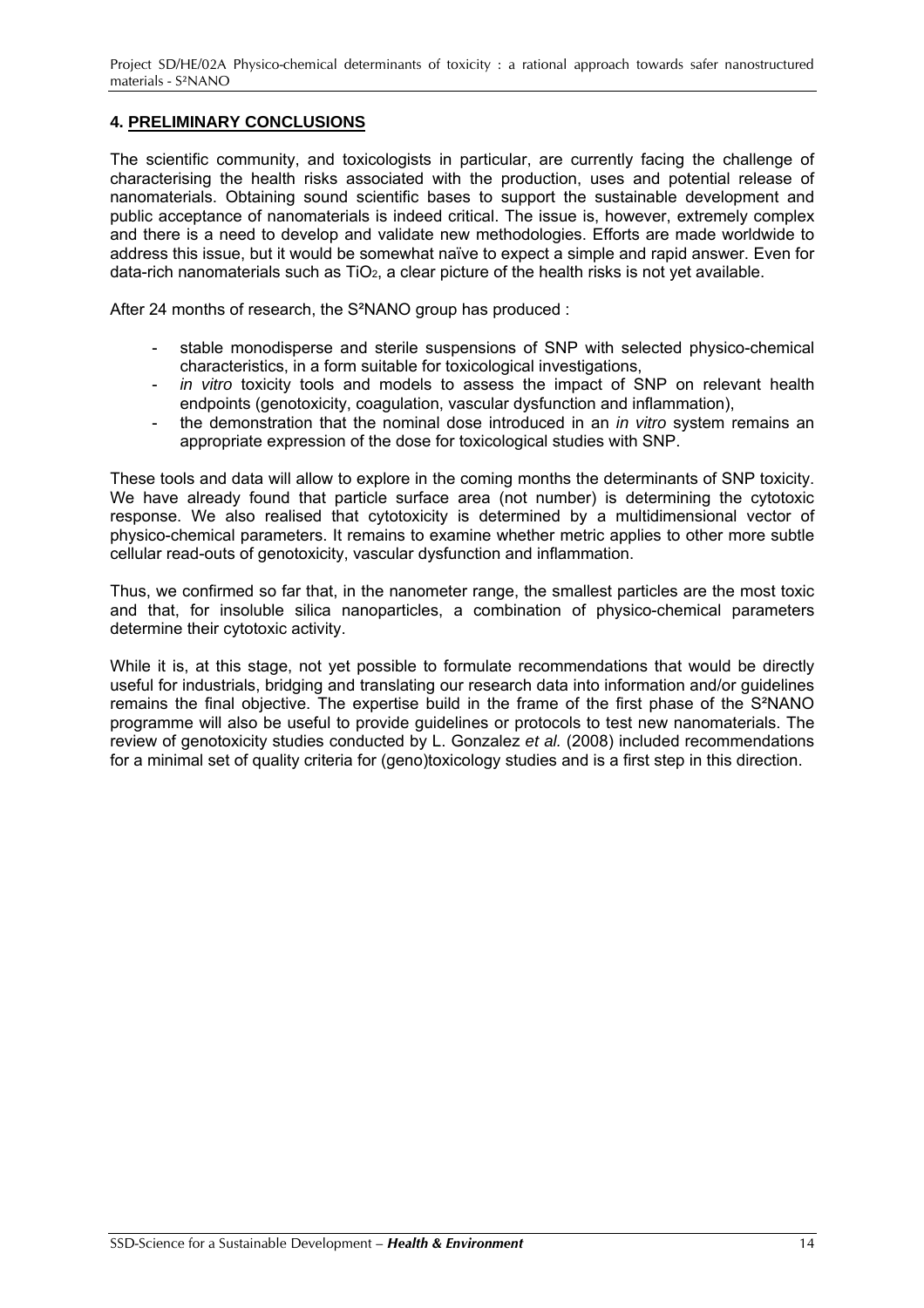## <span id="page-15-0"></span>**5. FOLLOW-UP COMMITTEE**

The follow-up committee comprises members from academia, industry, regulatory bodies and administrations. Most members of the follow-up committee attended the 3 meetings and expressed their interest for the programme. The partners to the S²NANO project want to thank the members of the follow-up committee for their help, support, interest and valuable suggestions during this first phase.

During the first meeting (July 2007) the aims and objective of the programme together with the respective competencies and responsibilities of the partners were mainly presented with relatively limited exchanges with the follow-up committee.

Very fruitful exchanges took then place during the second (December 2007), third (June 2008) and fourth (October 2008) meetings, several members provided useful comments and recommendations for the conduct of the research.

This final report was submitted to the Committee for advice, and the following comment were received :

*"the report .… shows that all the participants have worked hard and that contribution from all groups were vital to achieve good results. The preparation of the particles tested clearly required cute approach, an extremely long and difficult laboratory work which in the present case appears quite successful. The Thomassen et al. paper describes well this important part of the study.. The results obtained in different laboratories with different approaches and cell lines confirm the requirement of collective effort in such a complex system."* 

*"The systematic, multidisciplinary approach will definitely contribute to a better understanding of the determinants of toxicity of nanoparticles. The success of the project is reflected by the number of publications and presentations."*

| <b>Yseult Navez</b>    | Ministère de la Communauté française           |
|------------------------|------------------------------------------------|
| <b>Linda Wouters</b>   | FOD Werkgelegenheid, Arbeid en Sociaal Overleg |
| <b>Bice Fubini</b>     | University of Torino - Italy                   |
| <b>Bert Swennen</b>    | Umicore sa                                     |
| Peter Blomme           | Bekaert n.v. - Bekaert Technology Center       |
| Daniel Marzin          | Université Pasteur Lille - France              |
| Janos B. Nagy          | Facultés universitaires N-D de la Paix         |
| <b>Philippe Martin</b> | <b>CEC</b>                                     |
| <b>Bruno Schmit</b>    | Solvay sa                                      |
| <b>Peter Priem</b>     | Solvay sa                                      |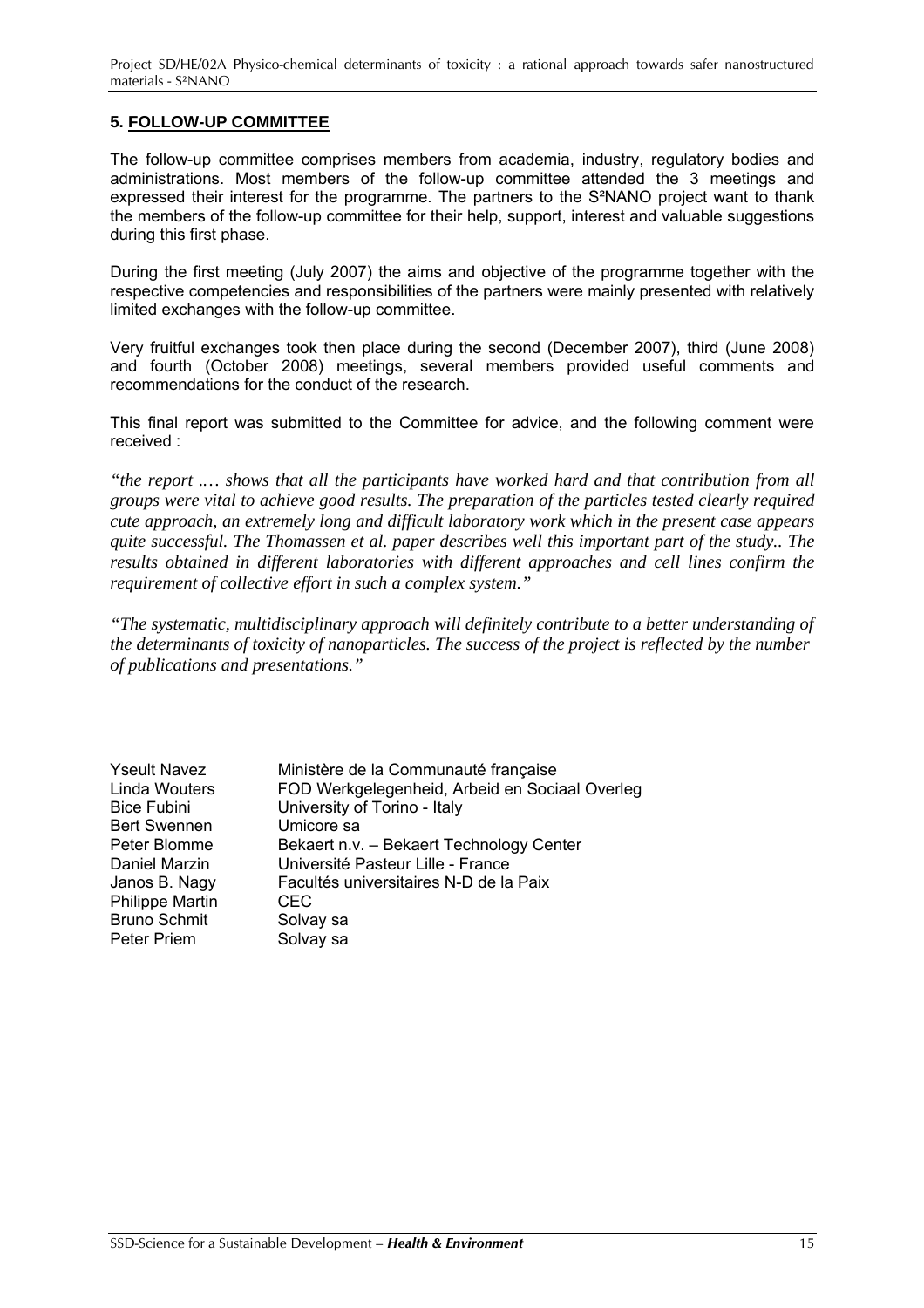<span id="page-16-0"></span>Project SD/HE/02A Physico-chemical determinants of toxicity : a rational approach towards safer nanostructured materials - S²NANO

## **6. PUBLICATIONS / VALORISATION**

#### **6.1 Peer reviewed publications (attached in annex page 18)**

*All publications are co-publications of the whole S²NANO consortium (COK, CEGE, LUNG and TOXI)* 

D. LISON, L. C. J. THOMASSEN, V. RABOLLI, L. GONZALEZ, D. NAPIERSKA, J. W. SEO, M. KIRSCH-VOLDERS, P. HOET, C.E. A. KIRSCHHOCK, J. A. MARTENS. Nominal and effective dosimetry of silica nanoparticles in cytotoxicity assays. Toxicol Sci (2008)104:155-62.

D. NAPIERSKA, L. THOMASSEN, V. RABOLLI, D. LISON, L. GONZALEZ, M. KIRSCH-VOLDERS, J. MARTENS, and P. HOET. Size-dependent cytotoxicity of monodisperse silica nanoparticles in human endothelial cells. Small (in press)

L. GONZALEZ, D. LISON and M. KIRSCH-VOLDERS1 Genotoxicity of engineered nanomaterials: a critical review. Nanotoxicology 2:252-273

L.THOMASSEN, V. RABOLLI, D. LISON, L. GONZALEZ, M. KIRSCH-VOLDERS, D. NAPIERSKA, P.H. HOET, C.E.A. KIRSCHHOCK, AND J.A. MARTENS. Stable Silica Nanoparticle Dispersions in Cell Culture Media for Toxicity Testing. **Submitted** 

#### **6.2 Other activities**

Presentations at scientific meetings :

- L. Thomassen. Poster presentation : "Tailor-made nanosilica for toxicity testing" at the international conference 'Nanoparticles for European Industries II', London, 24 and 25 October 2007
- L. Gonzalez. Poster presentation at the annual meeting of Beltox (Belgian Society for Toxicology and Ecotoxicology) on 28 November 2007, Namur
- D. Lison. Oral presentation "Nanoparticles Dosimetry for *in vitro* toxicity assays" at the annual meeting of Beltox (Belgian Society for Toxicology and Ecotoxicology) on 28 November 2007, Namur
- L. Gonzalez. Invited oral presentation : Dosimetry, toxicity and genotoxic effects of Stöber silica nanoparticles in A549 human lung carcinoma cells. International Conference on Nanomaterial Toxicology (Icontox 2008) 5-7 February 2008, Lucknow, India
- L. Gonzalez. Poster presentation "Evaluation of dosimetry, toxicity and genotoxic effects of Stöber silica nanoparticles in A549 human lung carcinoma cells" at the SETAC Europe 18th Annual Meeting. 25-29 May 2008, Warsaw, Poland.
- D. Napierska, L. Thomassen, L. Gonzalez, Virginie Rabolli, D. Lison, B. Nemery, P.H.M. Hoet. Poster presentation: " Size dependent cytotoxicity of nanosized monodisperse Stöber silica particles in human endothelium cells". International Conference of American Thoracic Society, Toronto, 16-21 May 2008
- D. Napierska. Poster presentation : Concentration- and size-dependent cytotoxicity of nanosized monodisperse silica particles. 11th International Inhalation Symposium "Benefits and Risks of Inhaled Engineered Nanoparticles", Hannover, 11-14 June 2008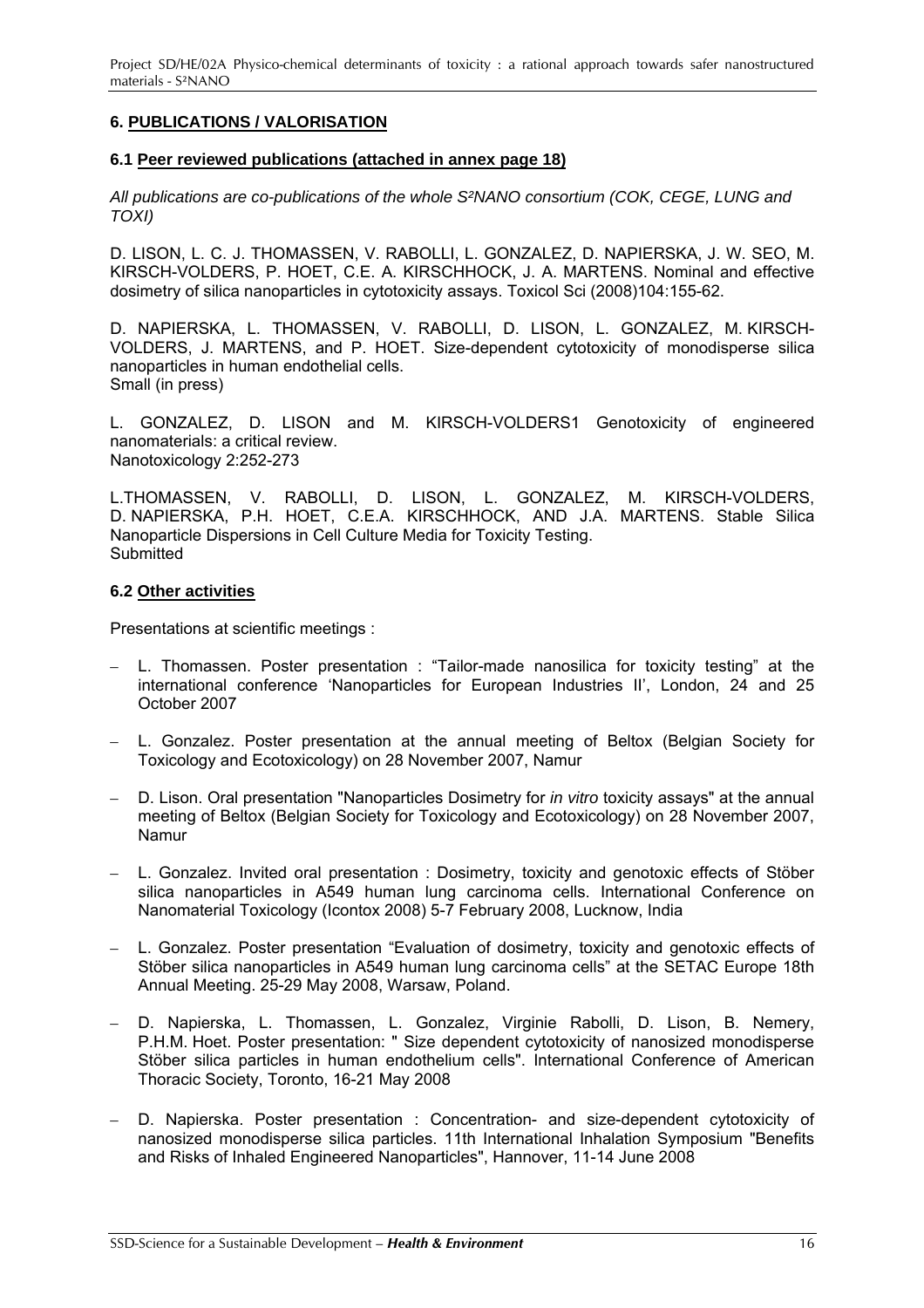- <span id="page-17-0"></span>– M. Kirsch-Volders. Invited oral presentation : Effets mutagènes des nanoparticules. Congrès de la Société française de pharmaco-toxicologie cellulaire. Paris 29-30 mai 2008.
- D. Lison. Invited oral presentation : Dosimétrie des nanoparticules dans les tests *in vitro* : dose nominale ou dose effective ? Congrès de la Société française de pharmacotoxicologie cellulaire. Paris 29-30 mai 2008.
- L. Gonzalez. Poster presentation : Genotoxicity of engineered nanomaterials: a critical review. 38th Annual Meeting of the European Environmental Mutagen Society. Cavtat, Croatia 21-25 september 2008

### **6.3 Support to the decision**

Partners of the S²NANO programme contributed to several national and international taskforces involved in nanotoxicology :

ECETOC Task force on nano(geno)toxicology Symposium at the European Environmental Mutagen Society (EEMS) meeting in Basel, August 2007 (M. Kirsch-Volders)

ECETOC Task force for the coming nano(geno)toxicology Symposium at the 1Oth International Conference on Environmental Mutagens (ICEM) meeting in Firenze, August-September 2009, (M. Kirsch-Volders)

nanoBE, the Federal Belgian platform about nanomaterials (P. Hoet, M. Kirsch-Volders, L. Gonzalez)

saisine AFSSET « Evaluation des risques des Nanotubes de Carbone » (D. Lison)